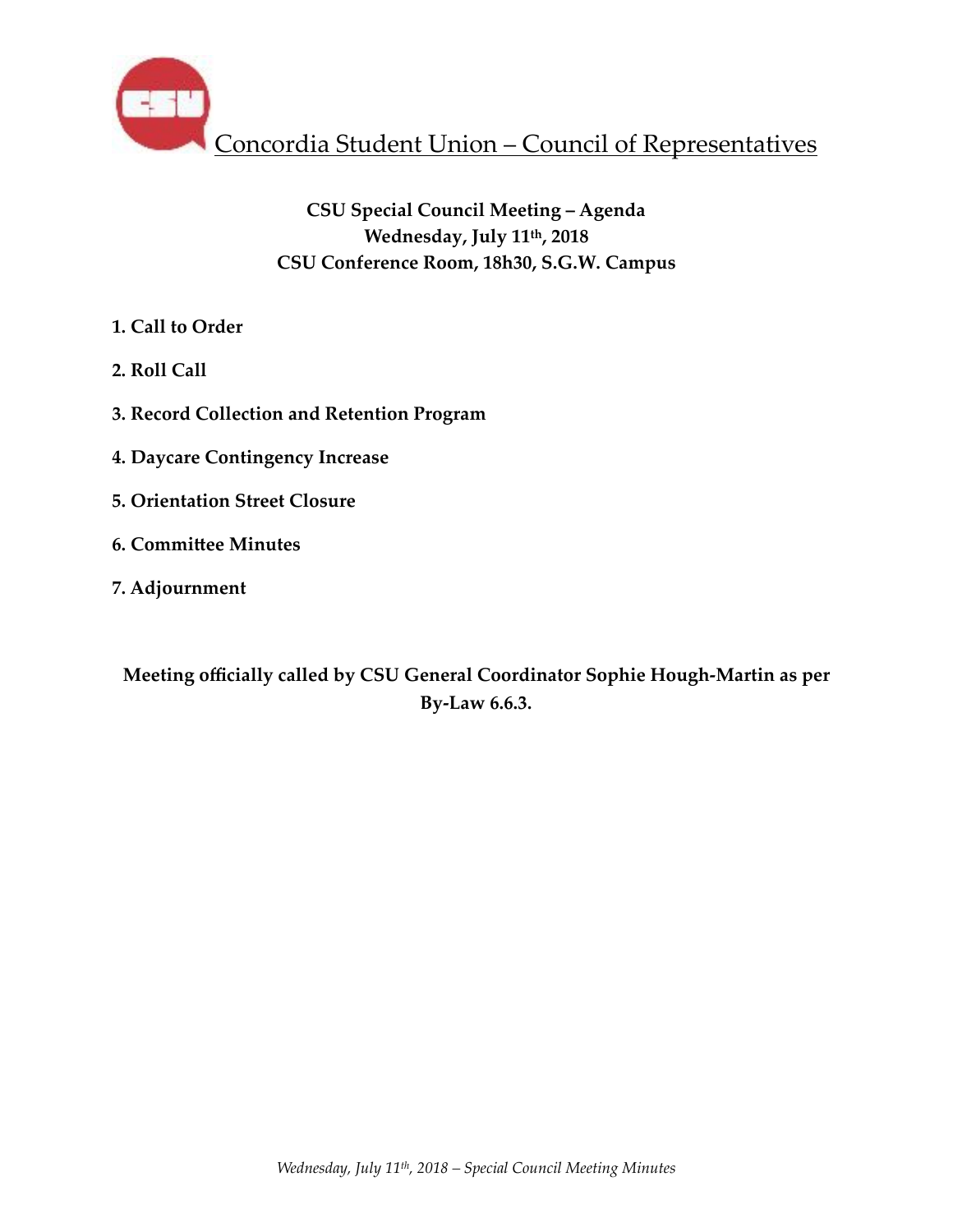

# **CSU Council-Elect Meeting – Minutes Wednesday, July 11th, 2018 CSU Conference Room, 18h30, S.G.W. Campus**

## **1. CALL TO ORDER**

*Meeting is called to order.* 

We would like to begin by acknowledging that Concordia University is located on unceded Indigenous *lands.* The Kanien'kehá:ka(Ga-niyen-gé-haa-ga) Nation is recognized as the custodians of the lands and *waters* on which we gather today. TiohEá:ke(jo-jya-gé)/Montreal is historically known as a gathering place for many First Nations. Today, it is home to a diverse population of Indigenous and other peoples. *We respect the continued connections with the past, present, and future in our ongoing relationships* with Indigenous and other peoples within the Montreal community.

### **2. ROLL CALL**

Council Chairperson: *Caitlin Robinson* Council Minute Keeper (Interim): *Caitlin Robinson*

Executives present for the duration of the meeting were *John Hutton* (Finance Coordinator), *Camille Thompson-Marchand* (External & Mobilization Coordinator) and *Alexis Searcy* (Loyola Coordinator).

Executives absent for the duration of the meeting were *Mikaela Clark-Gardner* (Internal & Clubs Coordinator), *Sophie Hough-Martin* (General Coordinator), Akira De Carlos (Sustainability Coordinator), *Michele Sandiford* (Student Life Coordinator) and Princess Somefun (Internal & Clubs Coordinator).

Councillors present for the duration of the meeting were *Sami Al-Hanbali (Arts & Science), Rory Blaisdell (JMSB), Samantha Cadido (Arts & Science), Rowan Gaudet* (Arts & Science)*, Marlène Iradakunda* (Arts & Science), *Christopher Kalafitidis (Arts & Science)*, *Alex Karasick* (Arts & Science), *Caleb Owusu-Acheaw* (Arts & Science), *Patrick Quinn* (Arts & Science), *Zoe Zeitouni (Arts & Science) and Peter Zhuang* (Fine Arts). 

Councillors absent for the duration of the meeting were *Daniel Abrams* (JMSB), *Jad Faraj Abi Semaan* (Arts & Science), *Bara Abuhamed* (ENCS), *Sophie Beauchamp-Lizotte, Margot Berner* (Arts & Science), *David Ferraria*  (ENCS), *Jarrad Haas*  (Fine Arts), *James Hanna*  (ENCS)*, Paige Keleher (Arts & Science)*, *Abdellah Taleki* (ENCS) and *Sally Younis* (ENCS). 

Rory Blaisdell moves to Sophie Hough-Martin and Michelle Sandiford from the current council meeting. Seconded by **Rowan Gaudet**. 

For: 11 Opposed: 0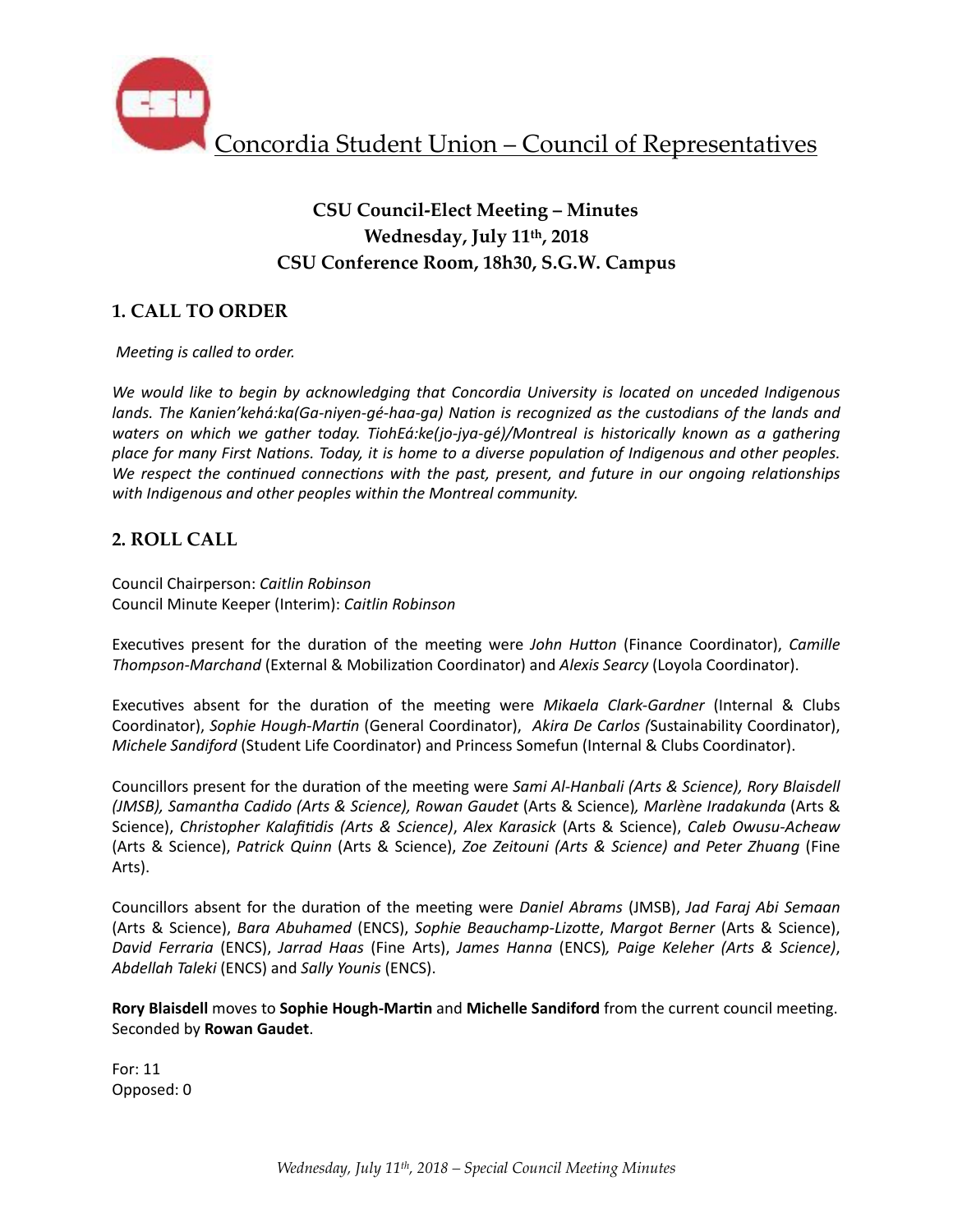

Concordia Student Union – Council of Representatives

Abstentions: 0

**Camille Thompson-Marchand** moves to excuse Akira De Carlos and Mikaela Clark-Gardner. Seconded by Rowan Gaudet

For: 9 Opposed: 0 Abstentions: 0

### **3. RECORD COLLECTION AND RETENTION PROGRAM**

John presents the records collection and retention program.

#### **John Hutton:**

WHEREAS the CSU archivist has put together a Records Classification and Retention Plan, hereafter the RCRP, for the Concordia Student Union;

WHEREAS this project will ensure that CSU records are kept updated and available to the public as legally required;

BE IT RESOLVED that Council approve the RCRP as presented by the CSU archivist.

Seconded by **Alex Karasick**. 

For: 9 Opposed: 0 Abstentions: 2 (Caleb, Peter)

### **4. DAYCARE CONTINGENCY INCREASE**

#### **John Hutton:**

WHEREAS on September  $25<sup>th</sup>$ , 2017 the CSU Council of representatives approved the full amount of \$941,000.00 plus applicable taxes and fees with a 15% contingency for the cost of the CSU daycare; 

WHEREAS unexpected and unforeseen major costs were incurred during the building/renovation project of the Daycare due to hidden defects in the century old building that needed correction;

WHEREAS these unexpected costs are related to insurance for the construction period that is not covered by regular insurance (\$19,608.32), new commercial kitchen requirements from the Ministère de la Famille that must be adhered to  $(528,368.99)$ , and new roof insulation due to unforeseen inadequacies with the existing roof insulation (\$28,060.00) for a total additional cost of \$76,037.31; 

WHEREAS no other major costs are expected before the end of the construction/renovation schedule forecasted to end in Mid-August 2018;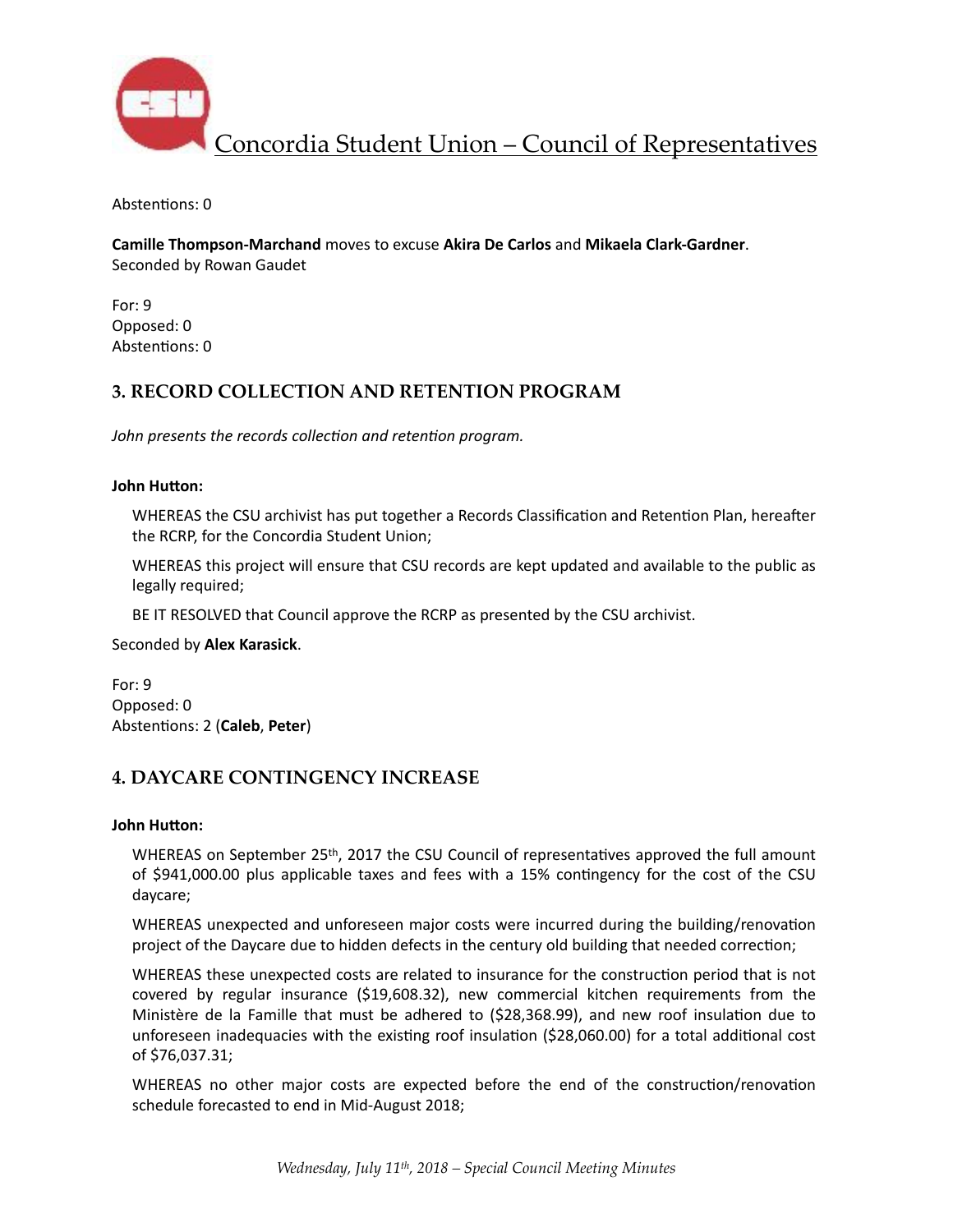

Concordia Student Union – Council of Representatives

BE IT RESOLVED that Council approves an additional \$76,037.31 for construction costs to cover these unexpected construction issues to be incurred by the SSAELC pending Fund Committee approval. 

Seconded by **Rory Blaisdell**.

For: 9 Opposed: 1 Abstentions: 1 (Marlène)

#### **5. ORIENTATION STREET CLOSURE**

#### **John Hutton:**

WHEREAS the Concordia Student Union's Orientation activities provide new and returning students with the opportunity to get involved in clubs, faculty associations, departmental associations, fee levy groups, and other campus groups;

WHEREAS past Orientation activities hosted by the Concordia Student Union have used the closure of Mackay street as a method to reach out to the greater Concordia community;

BE IT RESOLVED THAT the Concordia Student Union's Board of Directors approve of the Orientation team's plans to close down Mackay street between Sherbrooke and Maisonneuve for Orientation activities, including the Clubs Street Fair (September  $5<sup>th</sup> 11$ am-4pm) and Community Street Fair (September  $6<sup>th</sup> 11$ am-4pm). These events will be overseen by Michele Sandiford, who will be the authorized representative of the CSU in dealing with the street closure and the City of Montreal. 

Seconded by **Rory Blaisdell**. 

For: 10 Opposed: 0 Abstentions: 0

#### **6. COMMITTEE MINUTES**

**John Hutton** moves to approve the Finance Committee and Appointments Committee minutes. Seconded by **Alex Karasick**. 

For: 7 Opposed: 0 Abstentions: 3 (Caleb, Peter, Rory)

Alexis Searcy makes a statement on behalf of Internal & Clubs Coordinator Princess Somefun.

Rory Blaisdell requests that this issue be brought up at the next council meeting.